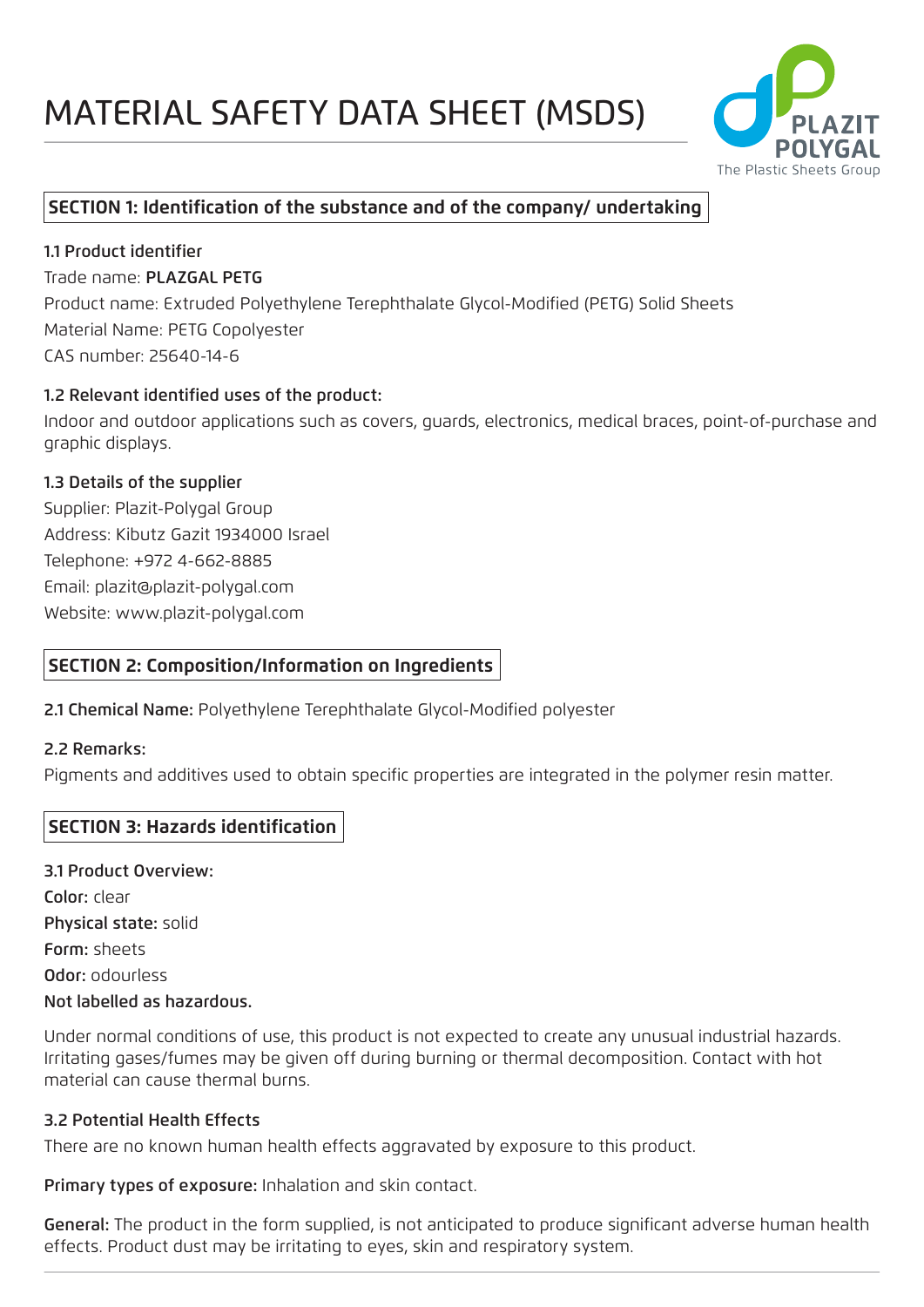### 3.3 Remarks:

Handle in accordance with good industrial hygiene and safety practice. Secondary operations, such as grinding, sanding or sawing of the sheets, can produce dust which may present a respiratory hazard.

## **SECTION 4: First-aid measures**

In general handling the material will not cause accidents.

#### 4.1 Description of first aid measures

Inhalation: Not likely due to physical form. If inhaled, remove to fresh air.

Skin: In case of contact, immediately flush skin with plenty of water. If molten polymer gets on the skin, cool rapidly with cold water. Do not peel solidified product off the skin. Obtain medical treatment for thermal burns. Remove material from clothing. Wash clothing before reuse.

Eyes: Remove contact lenses at once. Immediately flush eyes well with copious quantifies of water or normal saline for at least 20-30 minutes. If irritation persist, seek medical attention.

Ingestion: Not likely in normal use. If a large amount is swallowed seek medical attention.

Burns: Burns by molten material must receive medical attention. Do not try to remove melted PETG from skin.

#### 4.2 Main symptoms

Dust: Skin irritation, eye irritations and redness.

#### 4.3 Indication of any immediate medical attention and special treatment needed: None

#### **SECTION 5: Fire-fighting measures**

Material can accumulate static charges which may cause an electrical spark (ignition source). Use proper bonding and/or grounding procedure.

#### 5.1 Suitable Extinguishing Media:

Dry water fog, dry chemical, carbon dioxide (CO2).

#### 5.2 Extinguishing Media to Avoid

No information currently available.

#### 5.3 Special Fire Fighting Procedures

Minimaze dust generation and accumulation.

#### 5.4 Special Protective Equipment & Precaution for Fire Fighters

Self-contained breathing apparatus and chemical protective clothing.

#### 5.5 Specific Fire Hazards

Toxic and irritating gases/fumes may be given off during burning or thermal decomposition

#### **SECTION 6: Accidental Release Measures**

Spill or release: Clean by vacuuming or sweeping to prevent slipping or falls. If molten, allow material to cool and place into an appropriate container for disposal.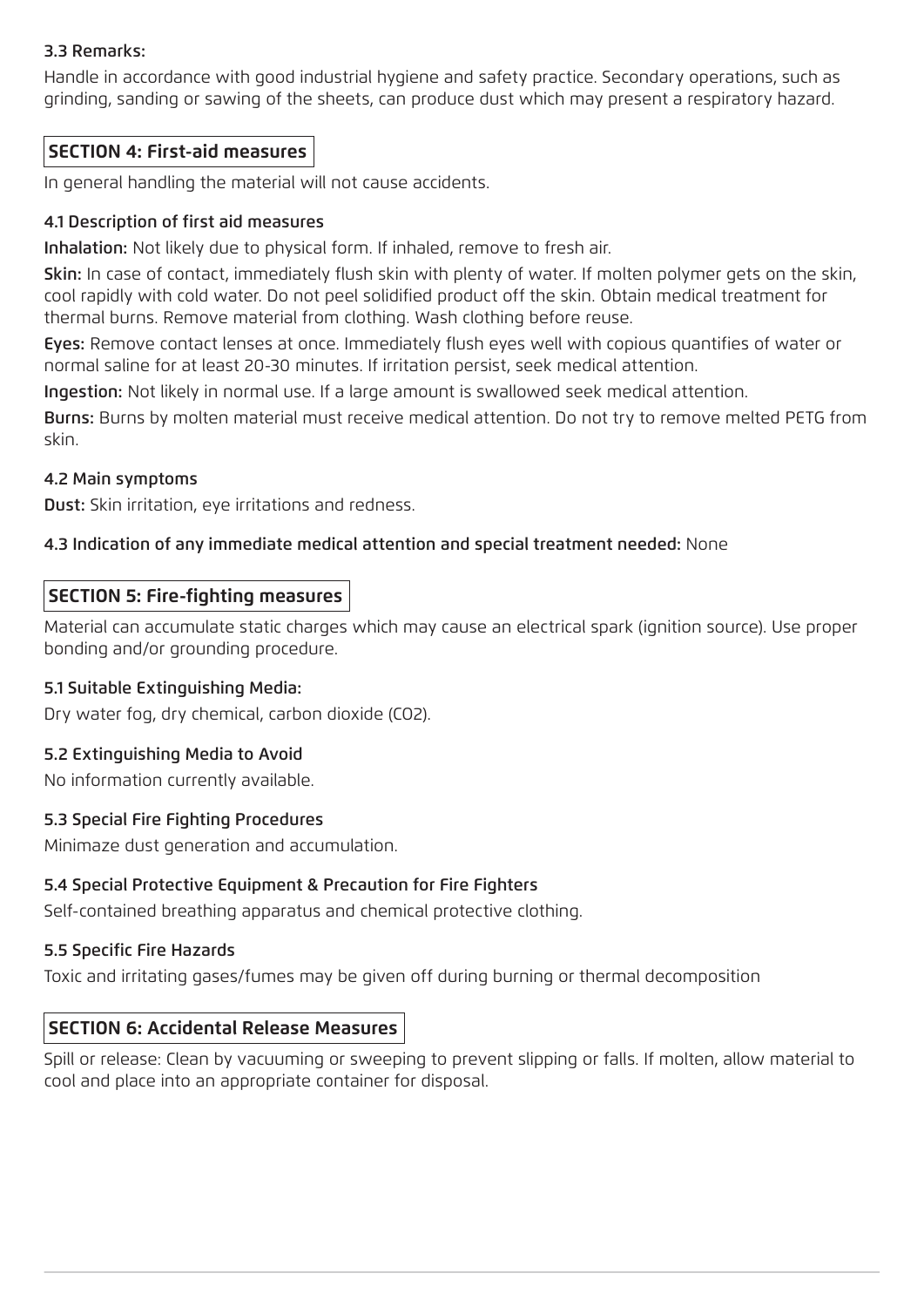## **SECTION 7: Handling and Storage**

#### 7.1 Handling

Mechanical reprocessing can cause the formation of dust. To reduce the risk for dust explosion do not permit dust to accumulate. Protect against flame and intense heat.

#### 7.2 Storage

This material is not hazardous under normal storage conditions, is physically stable and has no special storage requirements. Store in a dry place away from moisture, excessive heat and sources of combustion.

#### 7.3 Waste Disposal

Dispose in accordance with applicable federal, state and local regulations.

#### 7.4 Secondary Use / Reprocessing

When reprocessing material for secondary use, ground all handling equipment. Keep material and dust produced away from high heat and flame. Use good housekeeping practices when reprocessing material.

## **SECTION 8: Exposure Controls / Personal Protection**

No specific exposure related hazards are known.

#### 8.1 Exposure limits:

This product does not contain any hazardous materials with occupational exposure limits established by the region-specific regulatory bodies.

#### 8.2 Industrial Hygiene/Ventilation Measures

Local exhaust is preferred.

#### 8.3 Respiratory protection

During processing, respiratory protection may not be necessary if adequate ventilation is provided. At high processing temperatures breathing protection may be required.

#### 8.4 Hand protection

Wear heat-resistant gloves when handling molten material. Canvas or cotton gloves are recommended.

#### 8.5 Eye protection

Safety glasses with side-shields are recommended.

#### 8.6 Skin and body protection

No special skin protection requirements during normal handling and use.

General: Avoid contact with molten material on the skin, eyes and clothing. Handle product in accordance with good industrial hygiene and safety practices.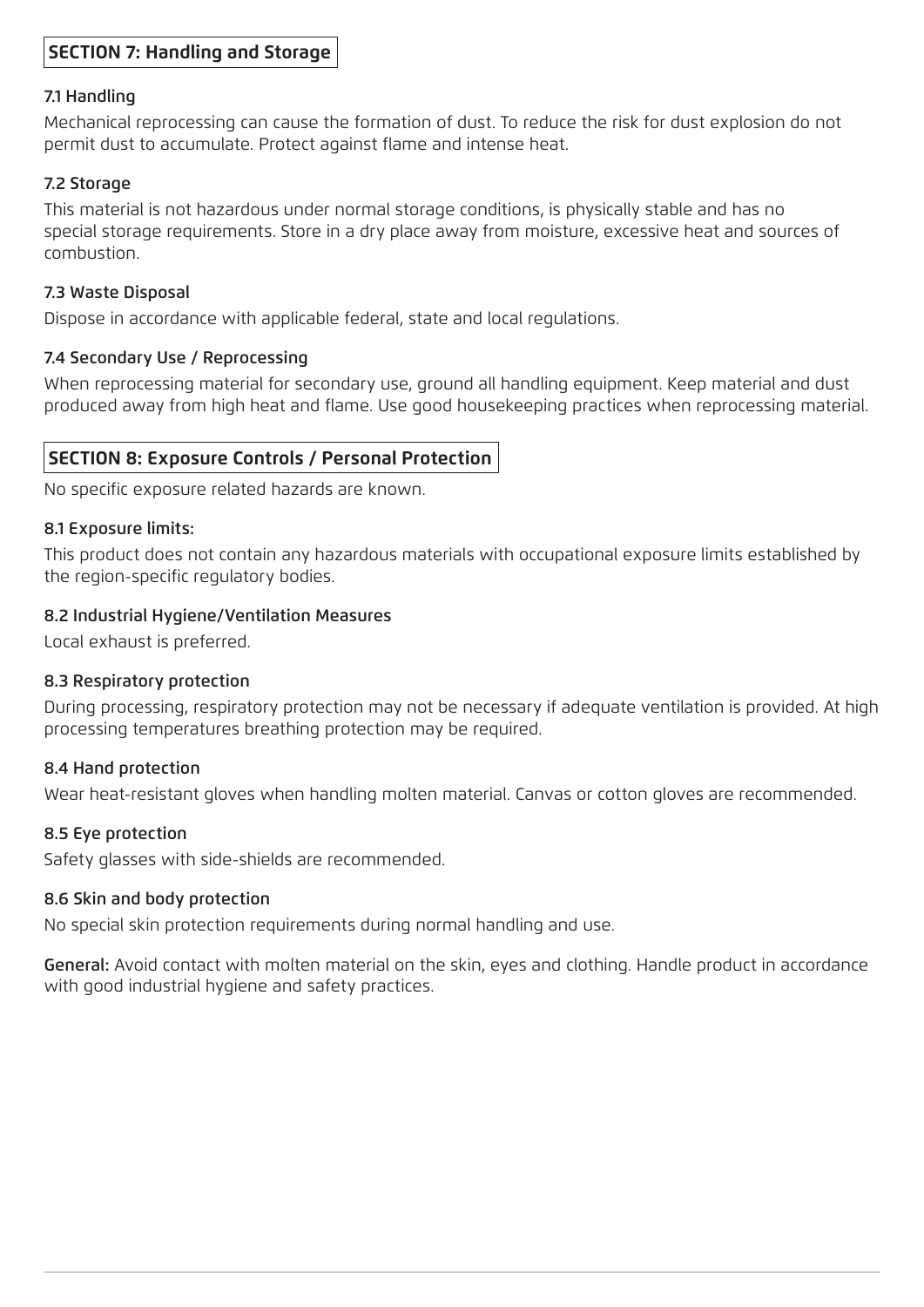# **SECTION 9: Physical and Chemical Properties**

Color: clear Physical state: solid Form: sheets Odor: odourless pH: no data Density: (20°C) 1.27 kg/m3 Vapor pressure: Negligible at normal ambient temperatures. Boiling point/boiling range: not applicable Freezing point: not applicable Flash Point: > 450°C Melting Point: Melts above approximately 100°C, can be worked in the range 120-160°C Auto-ignition Temperature: 471°C Decomposition Temperature: 380°C approx.. Explosion Limits: Not available Evaporation Rate: Not applicable Specific Gravity: >1 % Volatile: N/A Solubility in water: insoluble

## **SECTION 10: Stability and Reactivity**

#### 10.1 Stability:

The product is stable under normal handling and storage conditions.

#### 10.2 Materials to avoid:

None under normal conditions of use.

#### 10.3 Conditions / hazards to avoid:

Protect from excessive heat, keep away from sources of ignition and heat, avoid dust formation.

#### 10.4 Hazardous / thermal decomposition products:

Thermal decomposition or combustion may emit vapors, carbon monoxide or carbon dioxide.

## **SECTION 11: Toxicological Information**

This product should not be harmful under normal conditions of use.

11.1 Inhalation: Unlikely to be harmful by inhalation under ambient temperature. At high temperature, products of thermal decomposition can be irritating to the respiratory system.

11.2 Skin Contact: Not a skin sensitizer and is non-irritating to skin in ambient temperatures. At high temperature contact with the product can cause serious burns.

11.3 Ingestion: Unlikely to be harmful by ingestion in ambient temperatures.

11.4 Eye Contact: This product in the form of dust can be irritating to the eyes. At high temperatureproducts of thermal decomposition can be irritating to the eyes.

11.5 Carcinogenity: Non-carcinogenic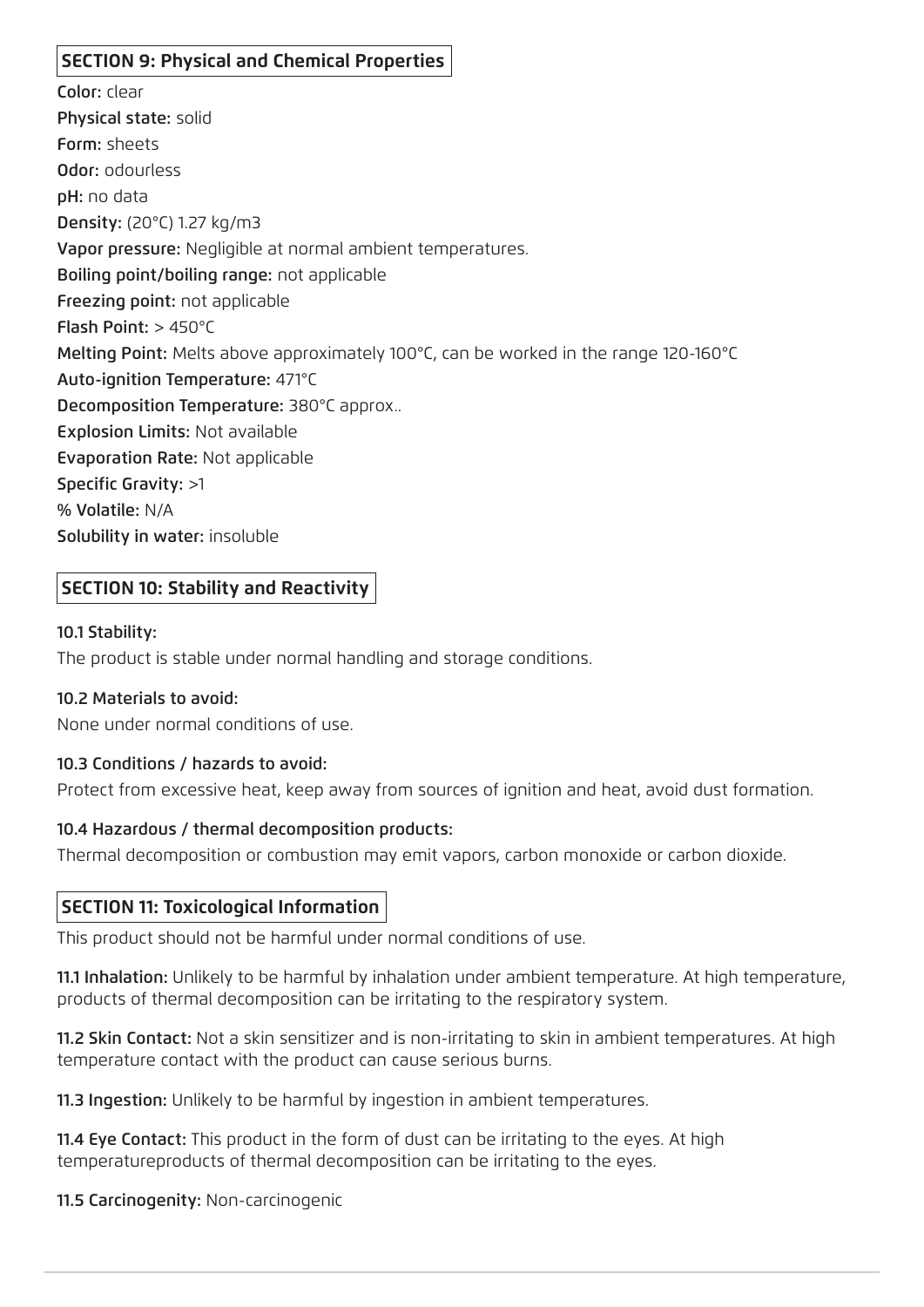## 11.6 Toxicity Data:

Acute oral toxicity  $LD50 = > 3,200$  mg/kg (rat, male, mouse) Acute dermal toxicity  $LD50 =$  > 1,000 mg/kg (guinea pig) Skin irritation = slightly irritating (guinea pig) Eye irritation = slightly irritating (rabbit) Eye irritation = non-irritating (guinea pig)

## 11.7 Chronic Effects on Humans:

No specific information is available but no hazard is suspected.

## 11.8 Other Toxic Effects on Humans:

In plastic sheet form, not considered dangerous to humans.

# **SECTION 12: Ecological Information**

This product is a solid, inert product with low volatility, and is essentially insoluble in water.

## 12.1 Ecotoxicity:

This product should have low toxicity to aquatic and terrestrial organisms.

## 12.2 Mobility:

Due to the solid nature of this product, it should have low mobility in soil.

## 12.3 Persistence & Degradability:

This product is non-biodegradable.

## 12.4 Bioaccumulation:

The solid product has a low potential for bioaccumulation.

## 12.5 Effect in Sewage Plants:

Can be separated mechanically.

General: Not expected to present any significant ecological problems.

# **SECTION 13: Disposal Considerations:**

## 13.1 Recycle and discharge:

The product is suitable for mechanical recycling. After appropriate treatment it can be remelted and processed into new molded articles. Mechanical recycling is possible if the material has been selectively retrieved and carefully segregated according to type.

## 13.2 Waste disposal:

Sweep or gather up material and place in a proper container for disposal or recovery.

General: Waste disposal should be in accordance with all federal, state and local environmental laws and regulations.

## **SECTION 14: Transport Information**

## 14.1 US Department of Transportation (DOT) Hazard Class:

Not a DOT controlled material.

#### 14.2 Other information: Not Dangerous Cargo.